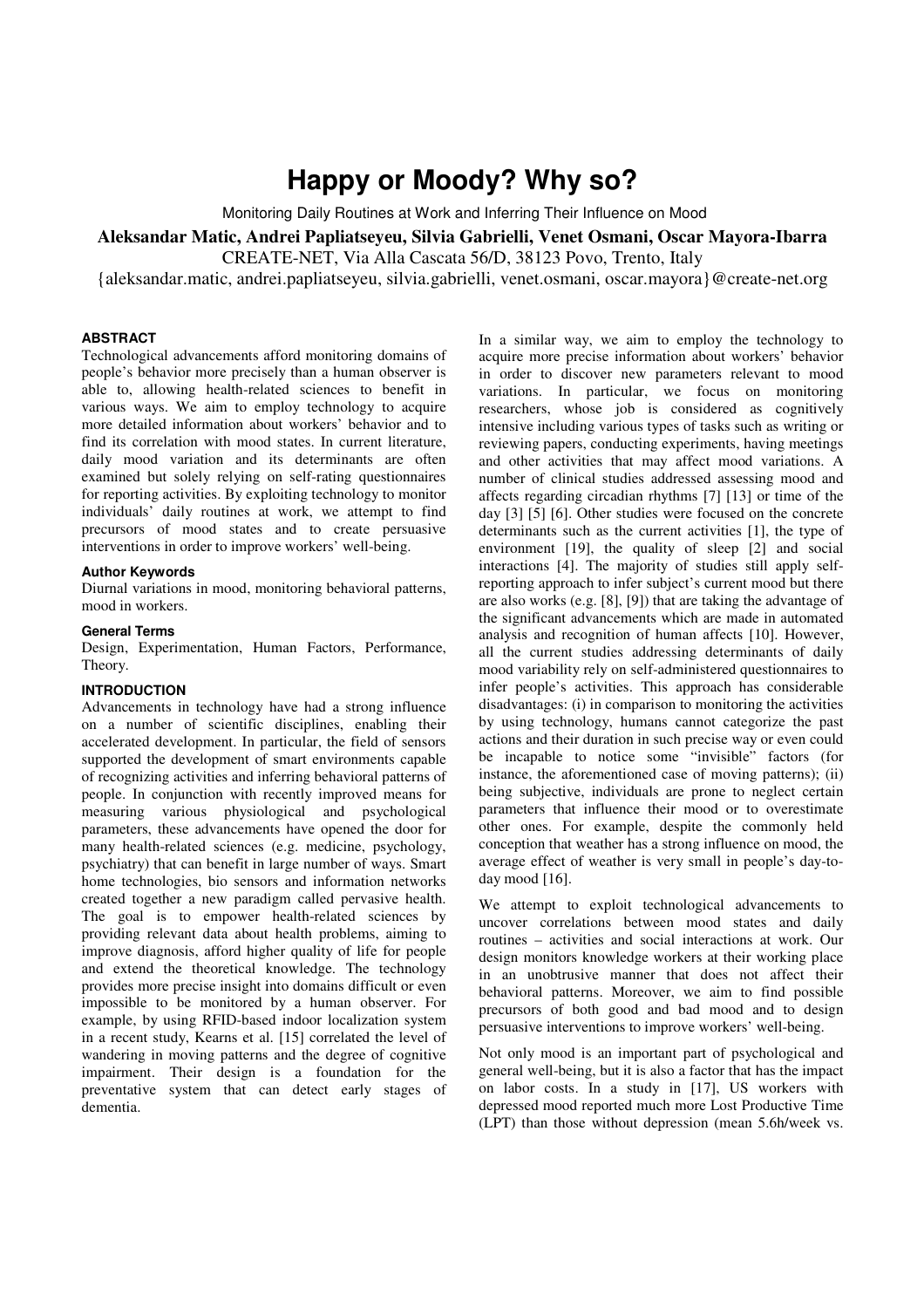1.5h/week respectively), which costs employers an estimated \$44 billion per year in LPT. Furthermore, mood and emotions at work are related to overall job satisfaction [18]. Positive affects (PA) and negative affects (NA) during work time influence overall job attitude and according to [18] it is a phenomenon worthy of investigation.

The rest of the paper is organized as follows. The next section reviews the most relevant work. The third section describes our approach to monitoring daily routines of knowledge workers and inferring their mood. Lastly, we draw the main conclusions.

## **RELATED WORK**

Mood and its variations during the day were the subject of a number of research initiatives in psychology, sociology, telecommunications and other sciences. Diurnal variations, meaning fluctuations that occur during each day, were often examined as a function of time but many studies aimed to find factors that influence daily mood variability such as social interactions, drugs intake, the type of environment, the quality of sleep, or combinations of more factors.

## **Clinical self-reporting of mood**

Focusing only on time of day as a determinant of diurnal variations, Rubbins et al. [3] investigated patterns of depressed mood periods in normal subjects. In the experiments, 105 undergraduate students were examined and assessed by self-administered psychological diary for mood evaluation. The results showed mood swings in eighty-four percent of the days that were reported as depressed. The peak of bad mood was usually in the evening. Individuals who reported days of constant depressed mood emphasized higher levels of physical symptoms and less pleasure in social interactions. In the similar line, the circadian rhythm of positive affect (PA) and negative affect (NA) were examined in [7]. College students (196 subjects) were completing a mood-rating form seven times a day for one week. The authors reported the existence of diurnal variations in PA but not in NA. They found all components of PA to rise sharply from early morning until noon, remaining constant until 9pm and then to fall rapidly. Thayer [5] analyzed the perception of problems, optimism and associated feelings as a function of time but included the influence of moderate exercise as well. In the experiments self-rating questionnaires were used at fixed times of day. The personal problems were considered more serious at mid to late afternoon than at late morning and after the walk there were periods of higher energetic arousal. Optimism and associated feelings were perceived consistently with the problems. The perceptions of energy and mood were also explored by Wood et al [6]. Diurnal variations in perceptions of physical and mental energy ("vigour") were evaluated by visual analogue scales. The results showed higher energy levels and also higher levels of PA in the morning between 10.00h and 12.00h. In the experimental group that included undergraduates energy highs are evidenced in the evenings as well.

Volkers et al [2] claim that it is not possible to clearly infer how mood states are related to time of the day since conflicting findings were reported about the timing of mood highs and lows and the pattern of variations during the day. The authors emphasized the sleep quality as one of the factors identified in clinical studies related to disturbances of mood. Subjective sleep quality was assessed every morning by a brief self-rating questionnaire while the adjusted version of the profile of mood states served for the evaluation of the mood after awakening and during morning, afternoon and evening. Sleep quality was positively correlated with vigour after awakening, negatively with fatigue after awakening and during the morning, and negatively with anger after awakening. The authors claim that additional analyses are needed to take into account the influences of work and leisure time activities. Also examining determinants of daily mood variability, Stone et al [1] included in their experiments ninety-four participants that completed a diary every 15 min for 1 day while subjects' mood activities and locations are assessed. They discovered diurnal cycles for several moods, activities and locations and managed to correlate most moods with certain activities and locations. The study, described in [4], investigated how social interactions are correlated with NA and PA. Both mood and assessment of social interactions were reported using structured diaries that subjects completed three times daily for four weeks. The authors reported positive correlations between PA and fun/active and necessary/informational types of social interaction and between NA and arguing/confronting and receiving help/support. No evidence found about the relation between providing help/support and NA or PA.

## **Automated mood analysis**

The aforementioned studies rely on self-reporting of mood and behavioral/environmental factors. However, numerous studies have addressed the goal of automated analysis and recognition of human affects by using technology. For example, Hasler et al. [8] used the Electronically Activated Recorder (EAR) to follow daily variability in behavior associated with PA and NA. The device is based on recording ambient sounds from the environment that are further coded for different behaviors. Activities associated with PA (e.g. socializing, laughing and singing) varied according to a sinusoidal 24h rhythm centered around participants' average wake time, while that was not the case for activities usually associated with NA (e.g. arguing and sighing). In addition to audio, significant results are achieved in recent years in the field of machine understanding human affective behavior by using information from video sensors or the fusion with audio. Zeng et al. [10] provided a comprehensive survey on recent advances in human affect recognition.

On the other hand, Fishbah et al. [9] employed technology to analyze informal social networks in companies, aiming to increase employees' productivity. The approach was based on using so-called Social Badge developed by MIT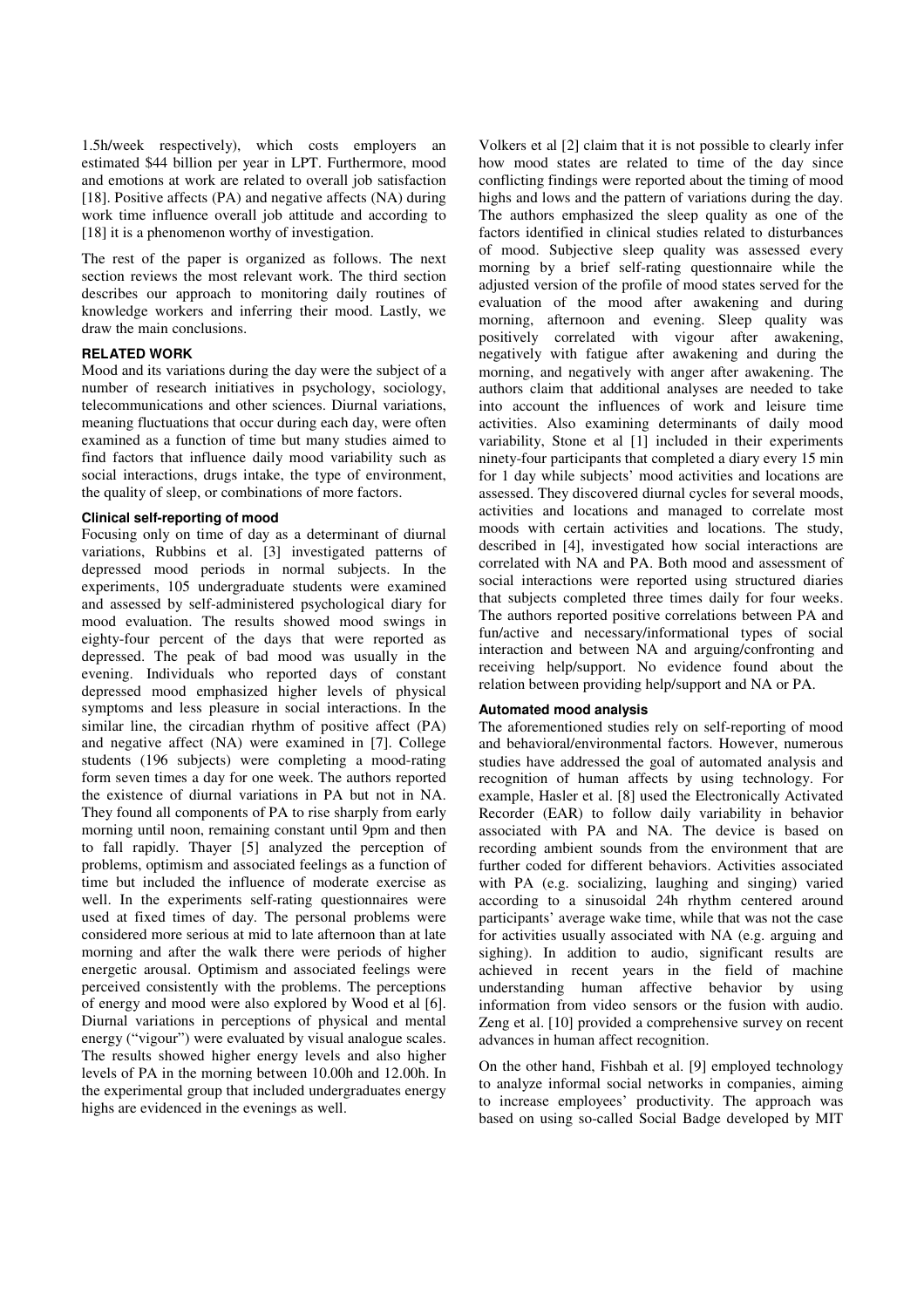Media Lab, capable of monitoring the geographic position, direction of movement and speed, interaction and mood. The authors used Social Badge in combination with social network analysis methods in order to determine subject's communication behavior and to reconstruct the social network.

However, to the best of our knowledge in the current literature there is no work that exploits the technology to monitor various parameters and the impact on influencing an individual's mood. The novelty of our study lies in using technological advancements to uncover critical correlations between mood states and daily activities and social interactions at work.

## **OUR APPROACH**

We designed a framework for monitoring daily routines and the parameters that may influence individuals' mood during working hours. The goal is to find correlation between daily routines and mood (Fig.1). The technology we developed is intended to monitor the external factors, while to correlate these factors with the actual mood levels, we use questionnaires. This section describes both components of our approach.



**Figure 1. Daily patterns at work and mood states.** 

#### **Monitoring daily routines during work time**

From clinical studies we identified the factors that affect mood such as social interactions, location and activities in general. In comparison to previous studies our approach exploits the technology in order to monitor the parameters more precisely and to mitigate subjectiveness that is inevitable in self-administered psychological questionnaires [21].

An important requirement for the monitoring system in order to provide objective information is unobtrusiveness and invisibility from the user's perspective. Therefore, we opted to use solely mobile phone as it is widely accepted device. Cellular phone is assumed to be omnipresent and it is commonly used by knowledge workers; thus experiments will not interfere with their habits as they usually do in the case of using additional sensors. The challenge is to allow monitoring of workers' routines solely by employing a mobile phone. In the following we explain the details of our method.

#### Location

Diurnal changes in most moods are strongly associated with activities and locations, that is, the type of environment [1] [2]. Therefore, we found location to be a highly significant parameter for following daily routines that influence subjects' mood as it often discovers activities as well. Considering that our focus is monitoring knowledge workers, we defined the following set of activities/locations important for monitoring:

- Working (sitting in front of PC or at the desk)
- Socializing (coffee rooms, balconies, smoking areas)
- Meetings (meeting rooms)
- Lunch (cafeteria, kitchen or similar)
- Being out of the work place

Since GPS does not work in indoor environments and dedicated localization systems require specialized hardware we needed to find another method for indoor positioning that is accurate enough for the intended application and can be used in a mobile phone. As an effective solution, we utilize our indoor localization system based on FM radio [25] that is convenient for installation in various environments and applicable for mobile phones that have FM radio receiver. The median accuracy of the system is around 1m which is enough not only to distinguish between different rooms (coffee rooms, smoking areas, meeting rooms and so on) but to localize subjects at their working desks or in other parts of rooms. Moreover, it should recognize when two or more individuals (that have mobile units) are close-by which provides information for social interaction detection.

#### Sound Interaction

Microphone, as a part of every mobile phone and a useful sensor, is still not exploited enough in context-aware applications [20]. In our design, it is used for speech recognition which in conjunction with the location can describe the type of social interaction (e.g. two persons alternately speaking). In a study of diurnal patterns [3] less pleasure in social interactions is identified as a precursor for depressed mood while according to [9] extraversion correlates positively with active participation in personal interaction.

#### Body movements

Accelerometers are readily available in today's mobile phones, usually embedded for their role in user interfaces [12]. It is a technology already extensively explored for determining the user's activities. Localization and speech recognition are insufficient for categorization of all activities that we intended to monitor for inferring worker's daily routines. Therefore, we included the data from accelerometers to detect periods of walking, running, sitting and standing.

#### Sleep quality

In clinical studies sleep quality is identified as one of the factors related to disturbances of mood [2]. Even intuitively, many individuals associate their mood with the number of hours they slept or the quality of sleep. In [2], the study in the relationship between subjective sleep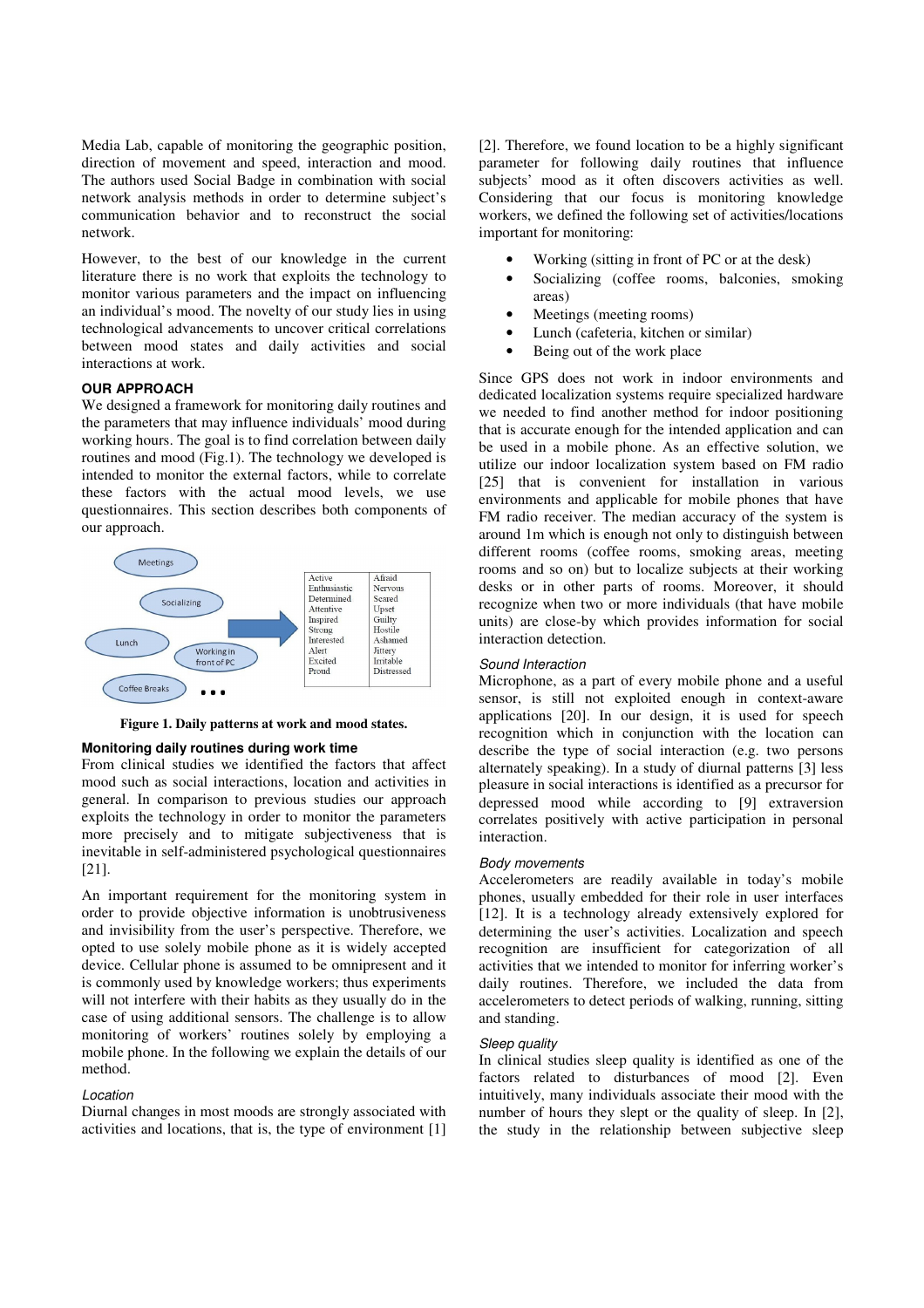quality and diurnal changes in mood, discovered stable daily patterns in vigour and fatigue (while not in depression, anger and tension). Bovin et al. [13] showed that changes in the timing of the sleep-wake cycle can drastically affect mood of the subsequent day. Although significant results are achieved in the field of sleep quality detection by using microphone on mobile phone [11] or accelerometers [14], we decided to use self-rating questionnaire for two reasons. Firstly, obliging subjects to bring their mobile phones with them during night in addition to work time would intrude on their habits thus influencing the authenticity of the results. Secondly, the way in which subjects perceive their sleep i.e. their subjectiveness is suggested to be of high relevance for their mood of the following day [2].

#### **Summary**

By exploring the changes in daily routines the goal is to determine the variance in people's day to day mood. The correlation will be explored by using machine learning algorithms, targeting the influence assessment of monitored factors on workers' mood. However, this should be done separately for each of employees by personalizing the results, since one factor could provoke bad mood with one subject while having less influence for another. When distinguishing between day to day routines, assessing the changes in addition to categorization of the activities, special attention will be placed on the duration of each activity. For example, how much time one spends at his/her desk, in meetings, out of the work place, in socializing and so on.

The next section describes the method that we apply for determining employees' mood.

## **Inferring mood**

The Profile of Mood States (POMS) is a well-established multi-dimensional mood scale used extensively to follow fluctuations in affect over time. The short form of this scale, proposed and validated by Curran et al. [22], was selected for this study since it is faster to complete by participants when repeated measures are requested over a day. Participants rate the way they felt at three specific times of the day (morning, afternoon and evening) on a scale of 0-4. The International Positive and Negative Affectivity Schedule (PANAS) Short Form is another cross-culturally validated measure of emotional states proposed by Thompson [23], which consists of two independent 5-item adjectival rating scales. We aske our participants to rate their feelings of positive affect (PA) and negative affect (NA) three times a day (morning, afternoon and evening) on each of these adjectives on a scale from 1 to 5.

Online versions of the two questionnaires, running on mobile phone were prepared and triggered at about 8.00 am, 13.00 pm and 18.00 pm each day over a two weeks' period. The questionnaire set administered at 8.00 am included an initial question investigating the quality of sleep experienced by the participant the night before ('How

did you sleep tonight?' with possible answers 'Well' or 'Not well').

In addition we ask participants to complete each evening the Daily Stress Inventory (Brantley & Jones, [24]), to get more precise information regarding possible stressful events experienced during their working day. Five subscales can be derived from the DSI: Interpersonal Problems, Environmental Hassles, Cognitive Stressors, Personal Competency, and Varied Stressors. We also ask participants to briefly report any particular positive or negative situation occurred that day that might have influenced their mood in a significant way. This was meant to ensure an easier detection of factors not directly related to work activities influencing a participant's mood (for example, feeling sick that day). The DSI should be filled out using a web form triggered by an email reminder at 18.15 each evening over the whole duration of the study.

## **CONCLUSIONS**

We presented a framework that uses technological advancements for monitoring daily routines and parameters that may influence workers' mood. For inferring the current mood state we rely on existing methods of self-reporting – questionnaires that should report on subjective feelings. The goal is to uncover correlations between mood states and daily routines at work. In addition, we aim to find possible causes of both good and bad mood and to provide interventions to improve workers' well-being. The advantage of our design lies in monitoring subjects in an unobtrusive manner that does not affect their behavioral patterns while describing activities objectively in comparison to subjective self-reporting. We will present the results of our study during the workshop presentation.

#### **REFERENCES**

- [1] Stone, A.A., Smyth, J.M., Pickering, T., and Schwartz, J. Daily mood variability: Form of diurnal patterns and determinants of diurnal patterns. *Journal of Applied Social Psychology, Vol. 26, Issue 14 (2006), 1286-1305.*
- [2] Volkers, A.C., Tulen, J.H.M. and Van Den Broek, W.W. Relationships between sleep quality and diurnal variations in mood in healthy subjects. http://www.nswo.nl/userfiles/files/publications/jaarboek -1998/volkers.pdf, (1998), 1-5.
- [3] Robbins, P.R., and Tanck, R.H. A study of diurnal patterns of depressed mood. *Motivation and Emotion, Vol. 11, Number 1 (1987), 37-49*.
- [4] Vittengl, J.R., and Holt, C.S. A Time-Series Diary Study of Mood and Social Interaction. *Motivation and Emotion, Vol. 22, Number 3 (1998), 255-275*.
- [5] Thayer, R.E. Problem perception, optimism, and related states as a function of time of day (diurnal rhythm) and moderate exercise: Two arousal systems in interaction. *Motivation and Emotion, Vol. 11, Number 1 (1987), 19- 36.*